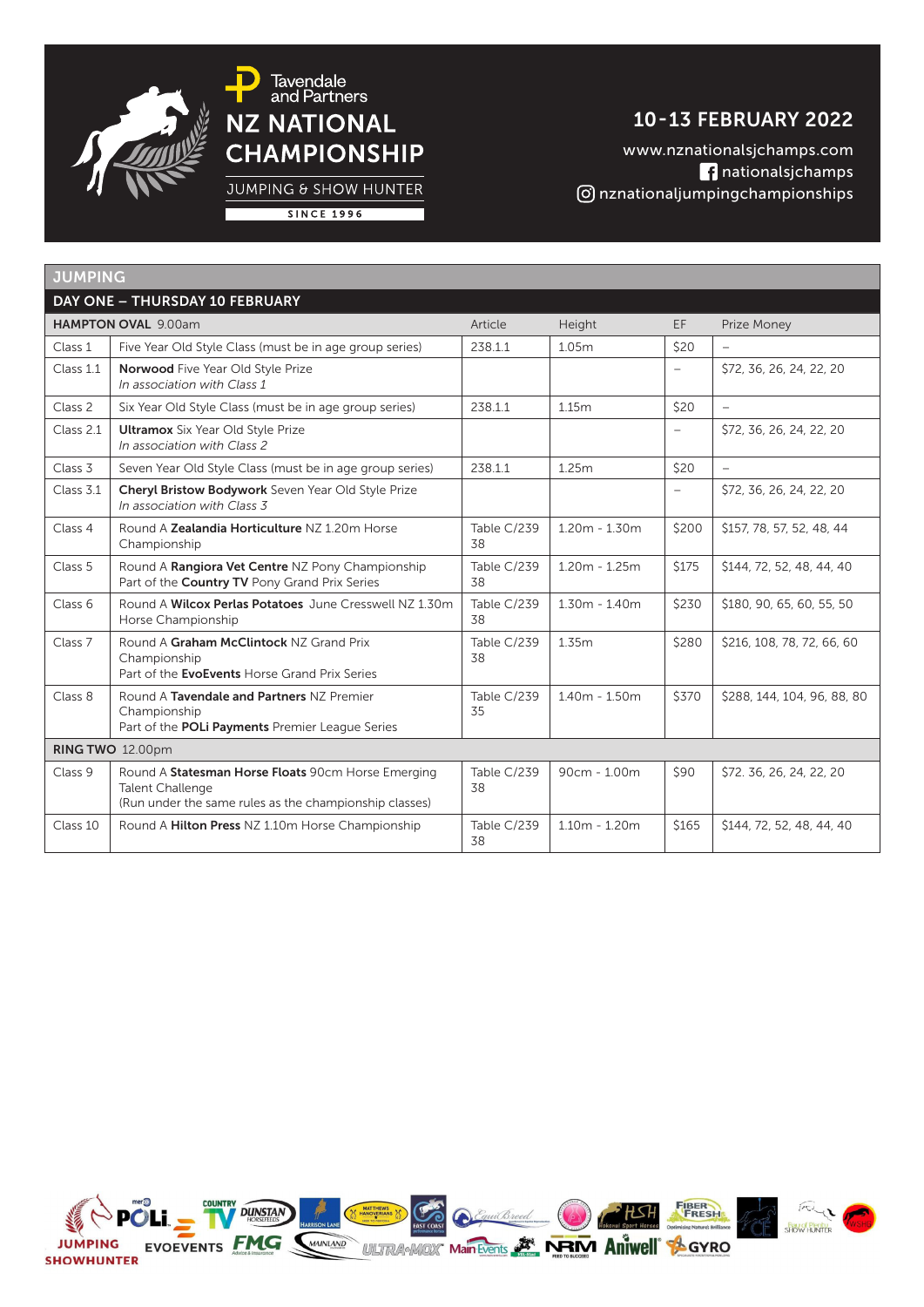

## 10 - 13 FEBRUARY 2022

www.nznationalsjchamps.com nationalsjchamps nznationaljumpingchampionships

**JUMPING & SHOW HUNTER** 

|--|

|                   | DAY TWO - FRIDAY 11 FEBRUARY                                                                                                                |                   |                                    |                          |                             |
|-------------------|---------------------------------------------------------------------------------------------------------------------------------------------|-------------------|------------------------------------|--------------------------|-----------------------------|
|                   | HAMPTON OVAL 8.30am                                                                                                                         | Article           | Height                             | EF.                      | Prize Money                 |
| Class 11          | Round B & C Zealandia Horticulture NZ 1.20m Horse<br>Championship                                                                           | 273 3.3.2<br>38   | $1.20m - 1.30m$                    | $\overline{\phantom{m}}$ | \$157, 78, 57, 52, 48, 44   |
| Class 12          | Round B & C Rangiora Vet Centre NZ Pony Championship<br>Part of the Country TV Pony Grand Prix Series                                       | 273 3.3.2<br>38   | B 1.20m - 1.25m<br>C 1.25m - 1.30m | $\overline{\phantom{a}}$ | \$144, 72, 52, 48, 44, 40   |
| Class 13          | Round B & C Wilcox Perlas Potatoes June Cresswell NZ<br>1.30m Horse Championship                                                            | 273 3.3.2<br>38   | $1.30m - 1.40m$                    | $\overline{\phantom{0}}$ | \$180, 90, 65, 60, 55, 50   |
| Class 14          | Round B & C Graham McClintock NZ Grand Prix<br>Championship<br>Part of the EvoEvents Horse Grand Prix Series                                | 273 3.3.2<br>38   | $1.40m - 1.45m$                    | $\equiv$                 | \$216, 108, 78, 72, 66, 60  |
| Class 15          | Round B & C Tavendale and Partners NZ Premier<br>Championship<br>Part of the POLi Payments Premier League Series                            | 273 3.3.2<br>36   | $1.40m - 1.45m$                    | $\overline{\phantom{a}}$ | \$288, 144, 104, 96, 88, 80 |
|                   | RING TWO 8.30am                                                                                                                             |                   |                                    |                          |                             |
| Class 16          | Round B & C Hilton Press NZ 1.10m Horse Championship                                                                                        | 273 3.3.2<br>38   | $1.10m - 1.20m$                    | $\overline{\phantom{a}}$ | \$144, 72, 52, 48, 44, 40   |
| Class 17          | Round A Wade Equine Coaches NZ 1.00m Horse<br>Championship                                                                                  | Table C/239<br>38 | $1.00m - 1.10m$                    | \$130                    | \$108, 54, 39, 36, 33, 30   |
| Class 18          | Round A 4 Cyte NZ 1.00m Pony Championship                                                                                                   | Table C/239<br>38 | $1.00m - 1.10m$                    | \$90                     | \$72. 36, 26, 24, 22, 20    |
| Class 19          | Round A Majestic Horse Floats NZ 1.10m Pony<br>Championship                                                                                 | Table C/239<br>38 | $1.10m - 1.20m$                    | \$130                    | \$108, 54, 39, 36, 33, 30   |
| RING THREE 8.30am |                                                                                                                                             |                   |                                    |                          |                             |
| Class 20          | Round A Canter for Cancer 90cm Pony Emerging Talent<br>Challenge<br>(Run under the same rules as the championship classes)                  | Table C/239<br>38 | 90cm - 1.00m                       | \$80                     | \$65, 32, 23, 22, 20, 18    |
| Class 21          | Round B & C Statesman Horse Floats 90cm Horse<br><b>Emerging Talent Challenge</b><br>(Run under the same rules as the championship classes) | 273 3.3.2<br>38   | $90cm - 1.00m$                     | $\overline{\phantom{a}}$ | \$72. 36, 26, 24, 22, 20    |
| Class 22          | Table Downs Sport Horses Horse 1.20m Non-<br>championship                                                                                   | 274 1.5.3         | 1.20m                              | \$25                     | \$100, 70, 50, 40, 30, 30   |

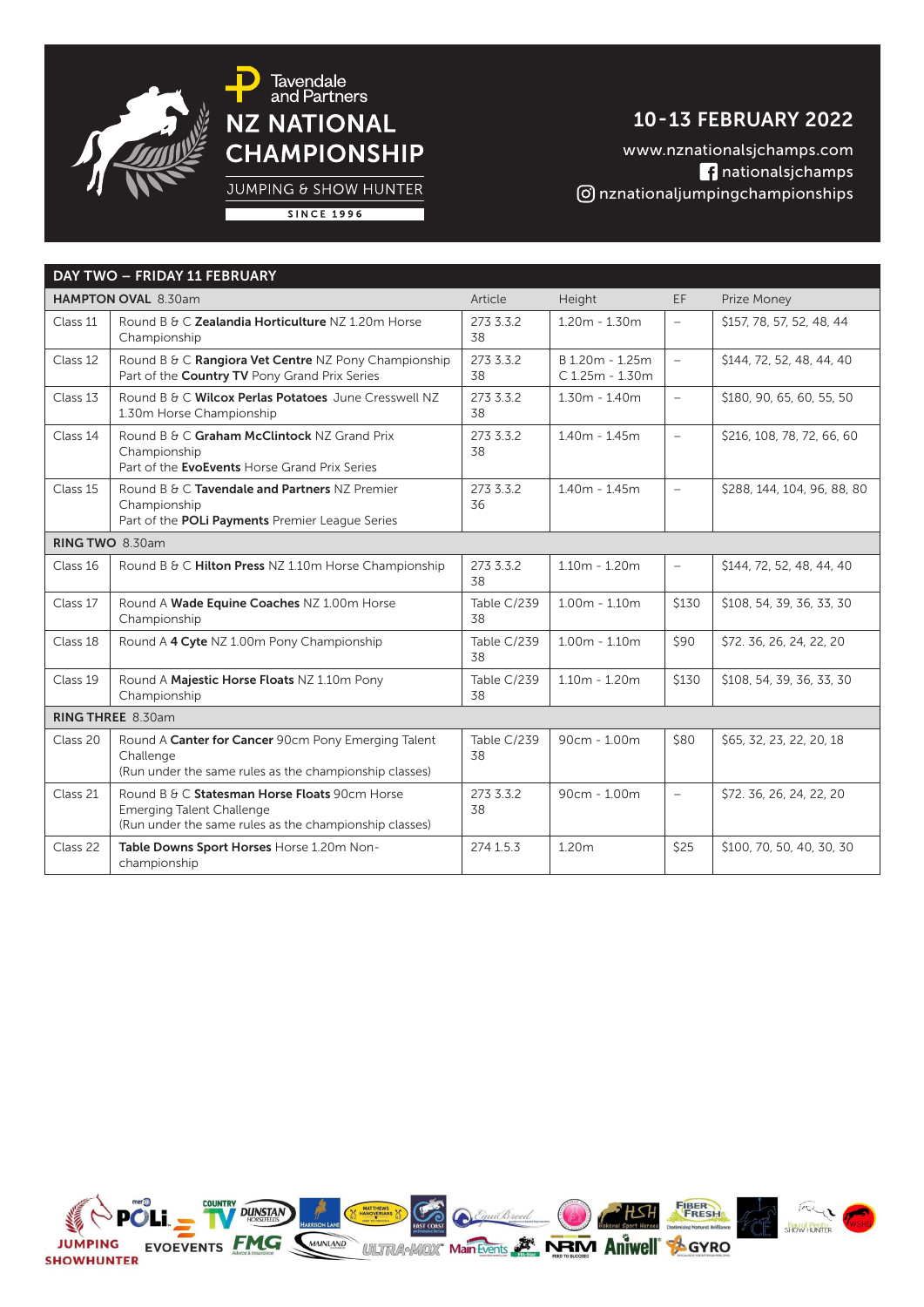

JUMPING & SHOW HUNTER

## 10 - 13 FEBRUARY 2022 www.nznationalsjchamps.com

nationalsjchamps nznationaljumpingchampionships

**SINCE 1996** 

| DAY THREE - SATURDAY 12 FEBRUARY |                                                                                                                                             |                 |                   |                          |                                                    |
|----------------------------------|---------------------------------------------------------------------------------------------------------------------------------------------|-----------------|-------------------|--------------------------|----------------------------------------------------|
|                                  | HAMPTON OVAL 8.30am                                                                                                                         |                 |                   |                          |                                                    |
| Class 23                         | <b>East Coast Performance Horses Five Year Old Breeders</b><br>Series proudly sponsored by Norwood                                          | 238 2.2         | 1.15m             | \$30                     | \$162, 81, 59, 54, 50, 45                          |
| Class 24                         | <b>Ultramox</b> Six Year Old Breeders Series                                                                                                | 238 2.2         | 1.25m             | \$40                     | \$216, 120, 84, 66, 60, 54                         |
| Class 25                         | Matthews Hanoverians Seven Year Old Breeders Series<br>proudly sponsored by Cheryl Bristow Bodywork                                         | 238 2.2         | 1.35m             | \$47                     | \$252, 140, 98, 77, 70, 63                         |
| Class 26                         | Mainland Coachwork Junior Rider Series and Equitation<br>proudly sponsored by Team Victoria                                                 | 238 2.2         | $1.20m - 1.30m$   | \$40                     | \$216, 120, 84, 66, 60, 54                         |
| Class 27                         | Harrison Lane Pro-Amateur Rider Series proudly<br>sponsored by Global Performance Horses                                                    | 238 2.2         | $1.20m - 1.30m$   | \$47                     | \$252, 140, 98, 77, 70, 63                         |
| Class 28                         | FMG Young Rider Series proudly sponsored by The Rider<br>Shop                                                                               | 238 2.2         | $1.35m - 1.45m$   | \$60                     | \$324, 180, 126, 99, 90, 81                        |
| Class 29                         | Dunstan Horsefeeds Amateur Rider Series proudly<br>sponsored by NZPH & A1 Equine Reproduction                                               | 238 2.2         | $1.10m - 1.20m$   | \$47                     | \$252, 140, 98, 77, 70, 63                         |
|                                  | RING TWO 8.30am                                                                                                                             |                 |                   |                          |                                                    |
| Class 30                         | Round B & C Majestic Horse Floats NZ 1.10m Pony<br>Championship                                                                             | 273 3.3.2<br>38 | $1.10m - 1.20m$   | $\overline{\phantom{a}}$ | \$108, 54, 39, 36, 33, 30                          |
| Class 31                         | Round B & C Wade Equine Coaches NZ 1.00m Horse<br>Championship                                                                              | 273 3.3.2<br>38 | $1.00m - 1.10m$   | $\equiv$                 | \$108, 54, 39, 36, 33, 30                          |
| Class 32                         | Round B & C 4 Cyte NZ 1.00m Pony Championship                                                                                               | 273 3.3.2<br>38 | $1.00m - 1.10m$   | $\overline{\phantom{a}}$ | \$72. 36, 26, 24, 22, 20                           |
| Class 33                         | Round B & C Canter for Cancer 90cm Pony Emerging<br><b>Talent Challenge</b><br>(Run under the same rules as the championship classes)       | 273 3.3.2<br>38 | $90cm - 1.00m$    | $\overline{\phantom{a}}$ | \$65, 32, 23, 22, 20, 18                           |
| RING THREE 8.30am                |                                                                                                                                             |                 |                   |                          |                                                    |
| Class 34                         | Main-Events Horse 1.20m Tertiary Challenge Series                                                                                           | 238.2.2         | 1.20 <sub>m</sub> | \$25                     | \$100, 70, 50, 40, 30, 30                          |
| Class 35                         | Four Year Old Style Class                                                                                                                   | 238.1.1         | 90cm              | \$20                     |                                                    |
| <b>Class</b><br>35.1             | Salaco Sporthorses Four Year Old Style Prize<br>In association with Class 35                                                                |                 |                   | $\overline{\phantom{a}}$ | \$144, 72, 52, 48, 44, 40                          |
| Class 36                         | Round D & E Statesman Horse Floats 90cm Horse<br><b>Emerging Talent Challenge</b><br>(Run under the same rules as the championship classes) | 273 3.2<br>38   | $90cm - 1.00m$    | $\rightarrow$            | \$400, 208, 192, 176, 144,<br>128, 112, 96, 80, 64 |
| Class 37                         | Concrete Power Horse 95cm Non-championship (Special<br>2 phase)                                                                             | 274.2.5.1       | 95cm              | <b>\$15</b>              | \$54, 27, 20, 18, 17, 15                           |

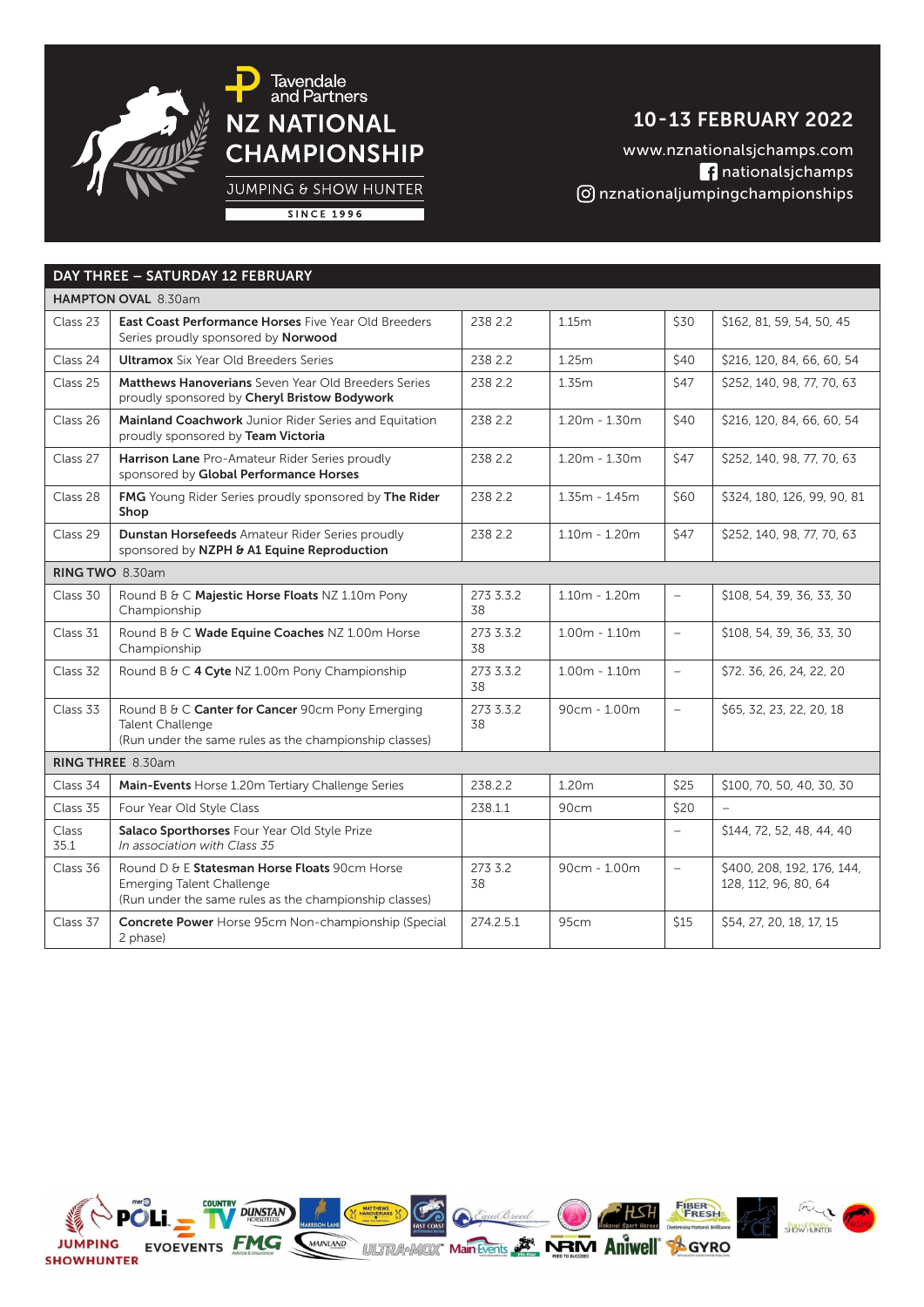

JUMPING & SHOW HUNTER

## 10 - 13 FEBRUARY 2022

www.nznationalsjchamps.com nationalsjchamps nznationaljumpingchampionships

**SINCE 1996** 

|                 | DAY FOUR - SUNDAY 13 FEBRUARY                                                                                                         |               |                                    |                          |                                                           |
|-----------------|---------------------------------------------------------------------------------------------------------------------------------------|---------------|------------------------------------|--------------------------|-----------------------------------------------------------|
|                 | HAMPTON OVAL 8.30am                                                                                                                   |               |                                    |                          |                                                           |
| Class 38        | Round D & E Zealandia Horticulture NZ 1.20m Horse<br>Championship                                                                     | 273 3.2<br>38 | $1.20m - 1.30m$                    | $\overline{\phantom{a}}$ | \$870, 452, 418, 383, 313,<br>278, 244, 209, 174, 139     |
| Class 39        | Round D & E Wilcox Perlas Potatoes June Cresswell NZ<br>1.30m Horse Championship                                                      | 273 3.2<br>38 | $1.30m - 1.40m$                    | $\overline{\phantom{a}}$ | \$1000, 520, 480, 440, 360,<br>320, 280, 240, 200, 160    |
| Class 40        | Round D & E Rangiora Vet Centre NZ Pony Championship<br>(National Title)<br>Part of the Country TV Pony Grand Prix Series             | 273 3.2<br>38 | D 1.25m - 1.30m<br>E 1.25m - 1.35m | $\overline{a}$           | \$800, 416, 384, 352, 288,<br>256, 224, 192, 160, 128     |
|                 | The winner will be awarded the Hampton Trophy                                                                                         |               |                                    |                          |                                                           |
| Class 41        | Round D & E Graham McClintock NZ Grand Prix<br>Championship (National Title)<br>Part of the EvoEvents Horse Grand Prix Series         | 273 3.2<br>38 | $1.40m - 1.45m$                    | $\sim$                   | \$1200, 624, 576, 528, 432<br>384, 336, 288, 240, 192     |
|                 | The winner will be awarded the Mary Dalley Trophy                                                                                     |               |                                    |                          |                                                           |
| Class 42        | Round D & E Tavendale and Partners NZ Premier<br>Championship (National Title)<br>Part of the POLi Payments Premier League Series     | 273 3.2<br>37 | $1.40m - 1.60m$                    | $\overline{\phantom{0}}$ | \$2000, 832, 768, 704,<br>576, 512, 448, 384, 320,<br>256 |
|                 | The winner will be awarded the Rutherford Cup                                                                                         |               |                                    |                          |                                                           |
| RING TWO 8.30am |                                                                                                                                       |               |                                    |                          |                                                           |
| Class 43        | <b>NRM</b> Horse 1.15m Non-championship                                                                                               | A2/238 2.1    | 1.15m                              | \$23                     | \$95, 65, 45, 35, 25, 25                                  |
| Class 44        | Round D & E Majestic Horse Floats NZ 1.10m Pony Cham-<br>pionship                                                                     | 273 3.2<br>38 | $1.10m - 1.20m$                    | $\equiv$                 | \$600, 312, 288, 264, 216,<br>192, 168, 144, 120, 96      |
| Class 45        | Round D & E Hilton Press NZ 1.10m Horse Championship                                                                                  | 273 3.2<br>38 | $1.10m - 1.20m$                    | $\equiv$                 | \$800, 416, 384, 352, 288,<br>256, 224, 192, 160, 128     |
| Class 46        | Round D & E Wade Equine Coaches NZ 1.00m Horse<br>Championship                                                                        | 273 3.2<br>38 | $1.00m - 1.10m$                    | $\rightarrow$            | \$600, 312, 288, 264, 216,<br>192, 168, 144, 120, 96      |
|                 | RING THREE 8.30am                                                                                                                     |               |                                    |                          |                                                           |
| Class 47        | Concrete Power Horse 95cm Non-championship (Special<br>2 phase)                                                                       | 274.2.5.1     | 95cm                               | \$15                     | \$54, 30, 20, 17, 15, 15                                  |
| Class 48        | <b>Concrete Power</b> Pony 95cm Non-championship (Special<br>2 phase)                                                                 | 274.2.5.1     | 95cm                               | \$15                     | \$54, 30, 20, 17, 15, 15                                  |
| Class 49        | Jack Ford Pony 1.05m Non-championship (Special 2<br>phase)                                                                            | 274.2.5.1     | 1.05m                              | \$15                     | \$54, 30, 20, 17, 15, 15                                  |
| Class 50        | Roper and Son Limited Horse 1.05m Non-championship<br>(Special 2 phase)                                                               | 274.2.5.1     | 1.05m                              | \$15                     | \$54, 30, 20, 17, 15, 15                                  |
| Class 51        | Round D & E Canter for Cancer 90cm Pony Emerging<br><b>Talent Challenge</b><br>(Run under the same rules as the championship classes) | 273 3.2<br>38 | 90cm - 1.00m                       | $\rightarrow$            | \$360, 187, 173, 158, 130,<br>115, 101, 86, 72, 58        |
| Class 52        | Round D & E 4 Cyte NZ 1.00m Pony Championship                                                                                         | 273 3.2<br>38 | $1.00m - 1.10m$                    | $\overline{a}$           | \$400, 208, 192, 176, 144,<br>128, 112, 96, 80, 64        |

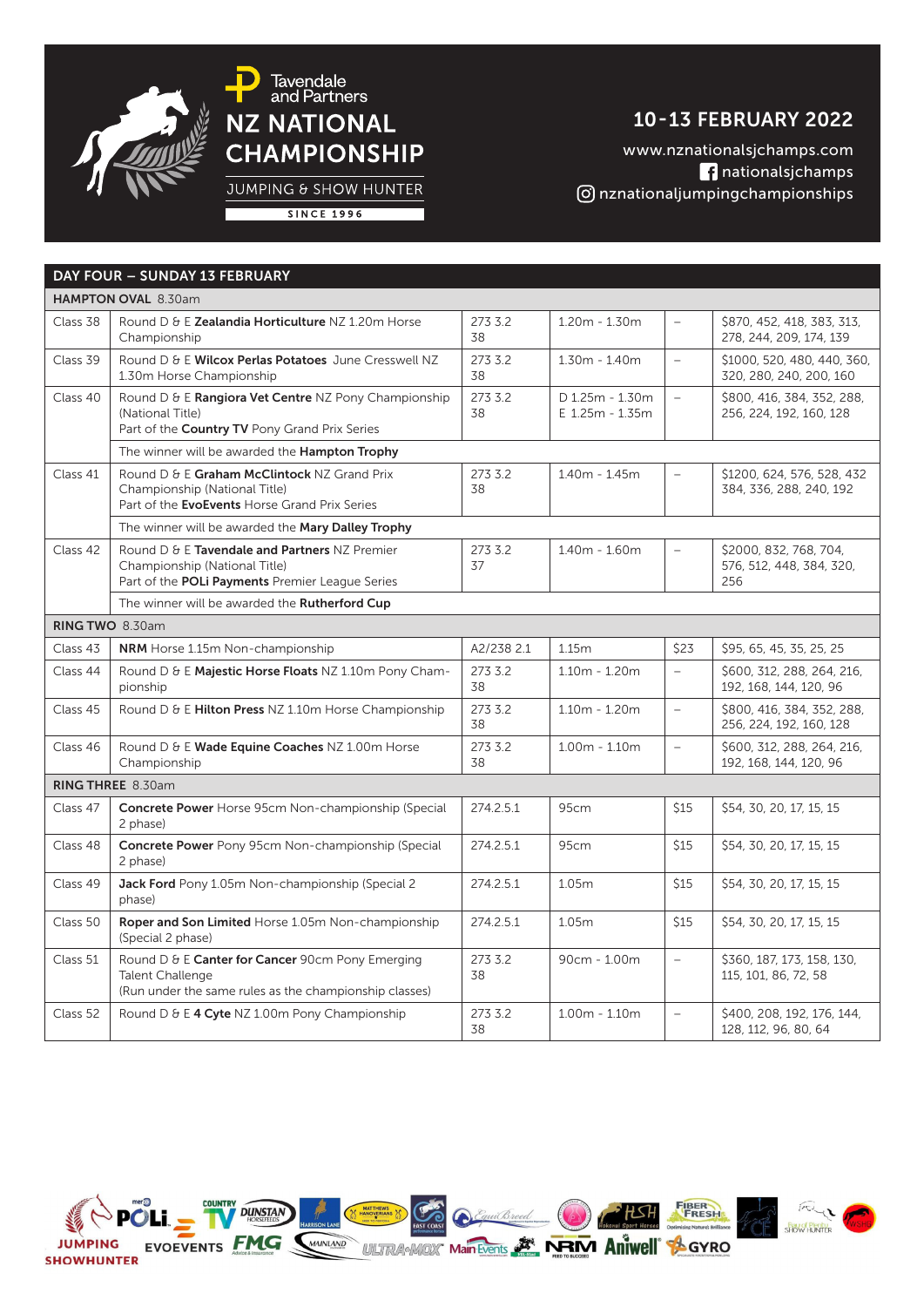

**Tavendale** and Partners **NZ NATIONAL CHAMPIONSHIP JUMPING & SHOW HUNTER** 

10 - 13 FEBRUARY 2022

www.nznationalsjchamps.com nationalsjchamps nznationaljumpingchampionships

**SINCE 1996** 

### 2022 NZ NATIONAL JUMPING CHAMPIONSHIP SHOW **CONDITIONS**

- 1. All classes run under ESNZ Show Jumping rules and regulations and Annex 8. Disclaimer of Liability ESNZ General Regulations 160. The committee has the right to refuse entries. Reservation of Right ESNZ General Regulation 114 point 4.
- 2. All entry fees and charges to be paid at time of entry:
	- 50% penalty fee for late entries
	- \$2 fee for class change/transfer.
- 3. Scratchings are to be notified to the Secretary the day before or by 7.30am prior to the commencement of the day's competition. Refunds less 25% on proof of the horse's inability to compete. No refunds will be considered if not notified prior or during the show.
- 4. There may be testing for prohibited substances during the show.
- 5. The organising committee reserve the right to alter or delete the programme as they see fit.
- 6. Qualification refer Annex 8 Article 32.
- 7. The organising committee reserves the right to combine the premier with the horse grand prix class should there be less than four entries *(and may at its discretion elect to increase the prize money payable in the grand prix)*.

| Fees: | <b>ESNZ Jumping Levy</b>  | \$5 payable by all horses/ponies competing |
|-------|---------------------------|--------------------------------------------|
|       | <b>Administration Fee</b> | \$15 per rider (non-refundable)            |
|       | Ground Fee                | \$20 per horse/pony for one day            |
|       |                           | \$25 per horse/pony for two days           |
|       |                           | \$30 per horse/pony for three days         |
|       |                           | \$35 per horse/pony for four days          |
|       | <b>Stables</b>            | \$120 for the show                         |
|       | Covered Yards             | \$100 for the show                         |
|       | Premium Yards             | \$60 for the show                          |
|       | Yards                     | \$40 for the show                          |
|       | Camping                   | \$10 per day/night                         |
|       | Powered Site              | \$25 per day/night                         |
|       | Casual Rider's Levy       | \$15 per day                               |
|       | Casual Jumping Levy       | \$20                                       |

- 8. Any horse that competes in the premier class is exempt from any ground, camping or stabling fees.
- 9. All advertised prize money will be paid as per Jumping Rules Art 248.7 after which prize money will be paid at a 1:7 ratio.
- 10. The organising committee will comply with IRD rules regarding payment of withholding tax on prize money over \$500 per class. Competitors must have available for the secretary their IRD numbers for this purpose. Prize money will not be released for classes (where the individual receives greater than \$500 for that class if an IR330 is not completed prior to receipt of this money. IR330 available from secretary.
- 11. GST: All entry fees and prize money is GST inclusive.
- 12. North Island riders may use the NEC for up to three days (two nights) either side of the show at no cost apart from the powered camping charge.
- 13. Unregistered riders may ride in Introductory classes only with a Casual Rider's Levy of \$15 per day.
- 14. Unregistered horses/ponies may compete in Ring 3 and in Introductory classes in the Show Hunter Ring if they pay a \$20 Casual Jumping Levy.
- 15. Riders must make themselves available for media.
- 16. Rider information will be posted on a private Facebook group.
- 17. The organising committee will endeavor to provide full refunds (except admin fee) if the show is unable to be run but reserves the right to retain upto 25% of entry fees if needed.

### NZ CHAMPIONSHIP ENTRY FEES Premier S370 Grand Prix Horse 1 S280 1.30m Horse 1.30m  $\frac{1}{300}$ 1.20m Horse  $\vert$  \$200 1.10m Horse  $\frac{1}{5165}$ 1.00m Horse | \$130 Pony 3175 1.10m Pony 6130 1.00m Pony 390 The entry fee for the championship

provides for up to 5 rounds of jumping and 3 lots of prize money.

### EMERGING TALENT CHALLENGE ENTRY FEES

| 90cm Horse |  |
|------------|--|
| 90cm Pony  |  |
|            |  |

The entry fee for the challenge provides for up to 5 rounds of jumping and 3 lots of prize money.

#### ENTRIES CLOSE: SATURDAY 22 JANUARY 2022

www.main-events.com

entries.nznationalsjchamps@gmail.com

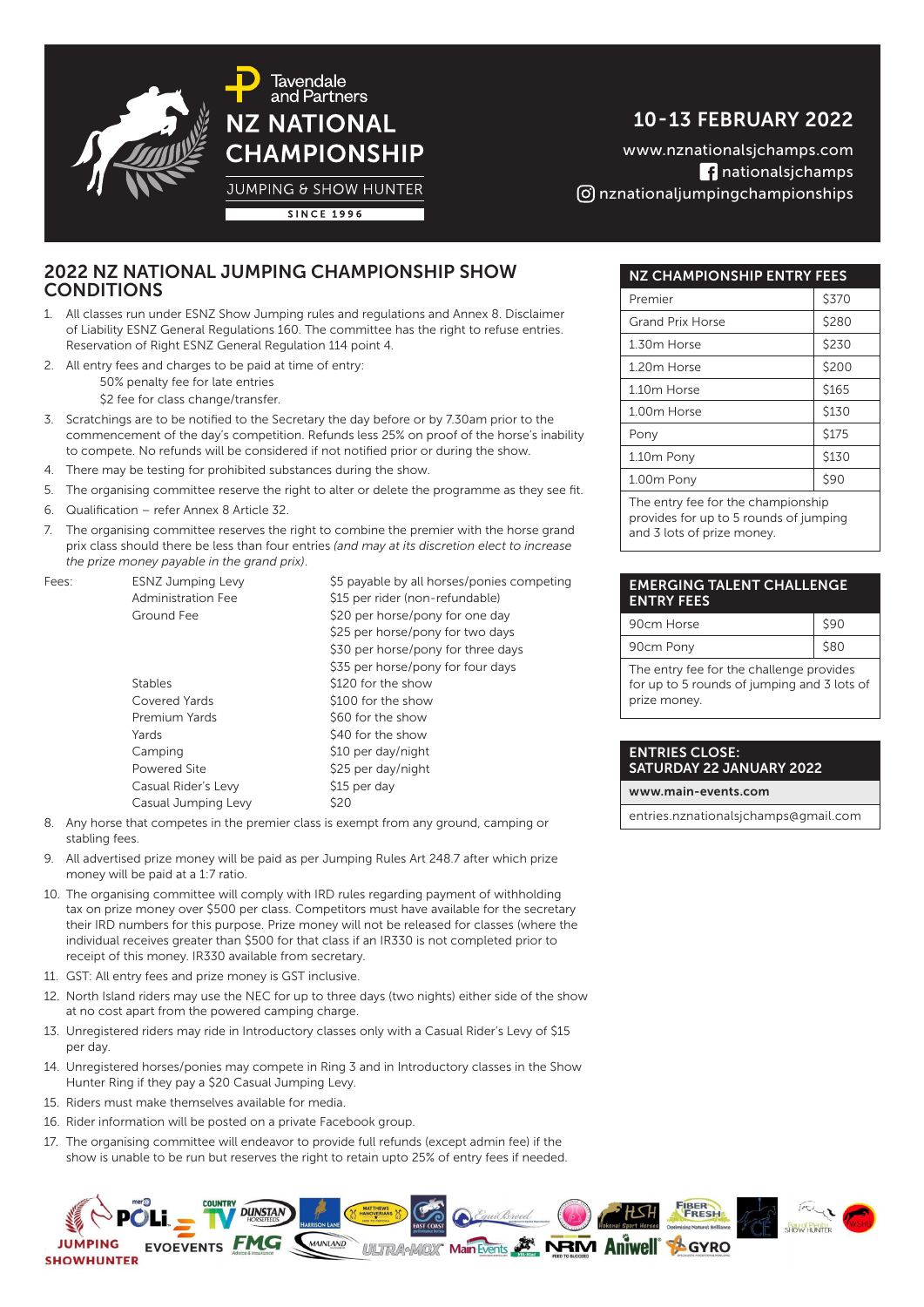

JUMPING & SHOW HUNTER

## 10 - 13 FEBRUARY 2022

www.nznationalsjchamps.com nationalsjchamps nznationaljumpingchampionships

**SINCE 1996** 

| <b>SHOW HUNTER</b> |                                                                                                                                                                                                  |                  |            |                  |
|--------------------|--------------------------------------------------------------------------------------------------------------------------------------------------------------------------------------------------|------------------|------------|------------------|
|                    | DAY ONE - THURSDAY 10 FEBRUARY                                                                                                                                                                   |                  |            |                  |
|                    | <b>TREADLITE HORSE SHOW HUNTER RING 11,00am</b>                                                                                                                                                  | Height           | EF         | Prize Money      |
| Class 100          | <b>Introductory Horse</b>                                                                                                                                                                        | 70cm             | \$7        | Ribbons          |
| Class 101          | <b>Introductory Horse</b>                                                                                                                                                                        | 70cm             | <b>\$7</b> | Ribbons          |
| Class 102          | <b>Introductory Horse</b>                                                                                                                                                                        | 80cm             | \$7        | Ribbons          |
| Class 103          | <b>Introductory Horse</b>                                                                                                                                                                        | 80cm             | \$7        | Ribbons          |
| Class 104          | <b>Introductory Horse</b>                                                                                                                                                                        | 85cm             | \$7        | Ribbons          |
| Class 105          | Introductory Horse                                                                                                                                                                               | 85cm             | \$7        | Ribbons          |
| Class 106          | Petticoat Lane Performance Horses Rising Star Hunter - restricted to<br>horses with three or fewer wins in a recognised SH Class at the start of<br>the current season HoYQ<br>- First Qualifier | 90cm             | \$25       | \$40, 35, 30, 12 |
|                    | <b>DRESSAGE CANTERBURY PONY SHOW HUNTER RING 12.00pm</b>                                                                                                                                         | Height           | EF         | Prize Money      |
| Class 110          | <b>Introductory Pony</b>                                                                                                                                                                         | 60 <sub>cm</sub> | \$7        | Ribbons          |
| Class 111          | <b>Introductory Pony</b>                                                                                                                                                                         | 60cm             | \$7        | Ribbons          |
| Class 112          | Introductory Pony                                                                                                                                                                                | 70cm             | \$7        | Ribbons          |
| Class 113          | <b>Introductory Pony</b>                                                                                                                                                                         | 70cm             | <b>\$7</b> | Ribbons          |
| Class 114          | <b>Introductory Pony</b>                                                                                                                                                                         | 80cm             | \$7        | Ribbons          |
| Class 115          | <b>Introductory Pony</b>                                                                                                                                                                         | 80cm             | \$7        | Ribbons          |
|                    | DAY TWO - FRIDAY 11 FEBRUARY                                                                                                                                                                     |                  |            |                  |

|           | DAY TWO - FRIDAY II FEBRUARY                                                                                                                                                                             |                   |             |                  |
|-----------|----------------------------------------------------------------------------------------------------------------------------------------------------------------------------------------------------------|-------------------|-------------|------------------|
|           | <b>TREADLITE HORSE SHOW HUNTER RING 8.30am</b>                                                                                                                                                           | Height            | EF          | Prize Money      |
| Class 200 | Welcome to the Nationals                                                                                                                                                                                 | 90cm              | \$7         | <b>Ribbons</b>   |
| Class 201 | <b>Petticoat Lane Performance Horses</b> Rising Star Hunter – restricted to<br>horses with three or fewer wins in a recognised SH Class at the start of<br>the current season HoYQ<br>- Second Qualifier | 90cm              | \$25        | \$40, 35, 30, 12 |
| Class 202 | <b>Zealandia Horticulture Horse 1.00m HoYQ</b>                                                                                                                                                           | 1.00m             | \$15        | \$40, 30, 25, 20 |
| Class 203 | <b>Sport Horse</b> Junior High Points (Q) HoYQ                                                                                                                                                           | 1.00m             | \$20        | \$50, 45, 40, 30 |
| Class 204 | Carousel Equestrian Amateur High Points proudly sponsored by<br><b>Treadlite</b> $(Q)$ HoYQ                                                                                                              | 1.00m             | \$20        | \$50, 45, 40, 30 |
| Class 205 | <b>ESNZ Show Hunter</b> Junior Rider Equitation Series proudly sponsored by<br><b>Petticoat Lane Performance Horses</b>                                                                                  | 1.00 <sub>m</sub> | \$15        | \$40, 30, 25, 20 |
| Class 206 | Petticoat Lane Performance Horses Adult Rider Equitation Series                                                                                                                                          | 1.00m             | <b>\$15</b> | \$40, 30, 25, 20 |
| Class 207 | <b>NRM</b> Open Horse High Points (Q) HoYQ                                                                                                                                                               | $1.10m - 1.15m$   | \$30        | \$70, 50, 30, 20 |

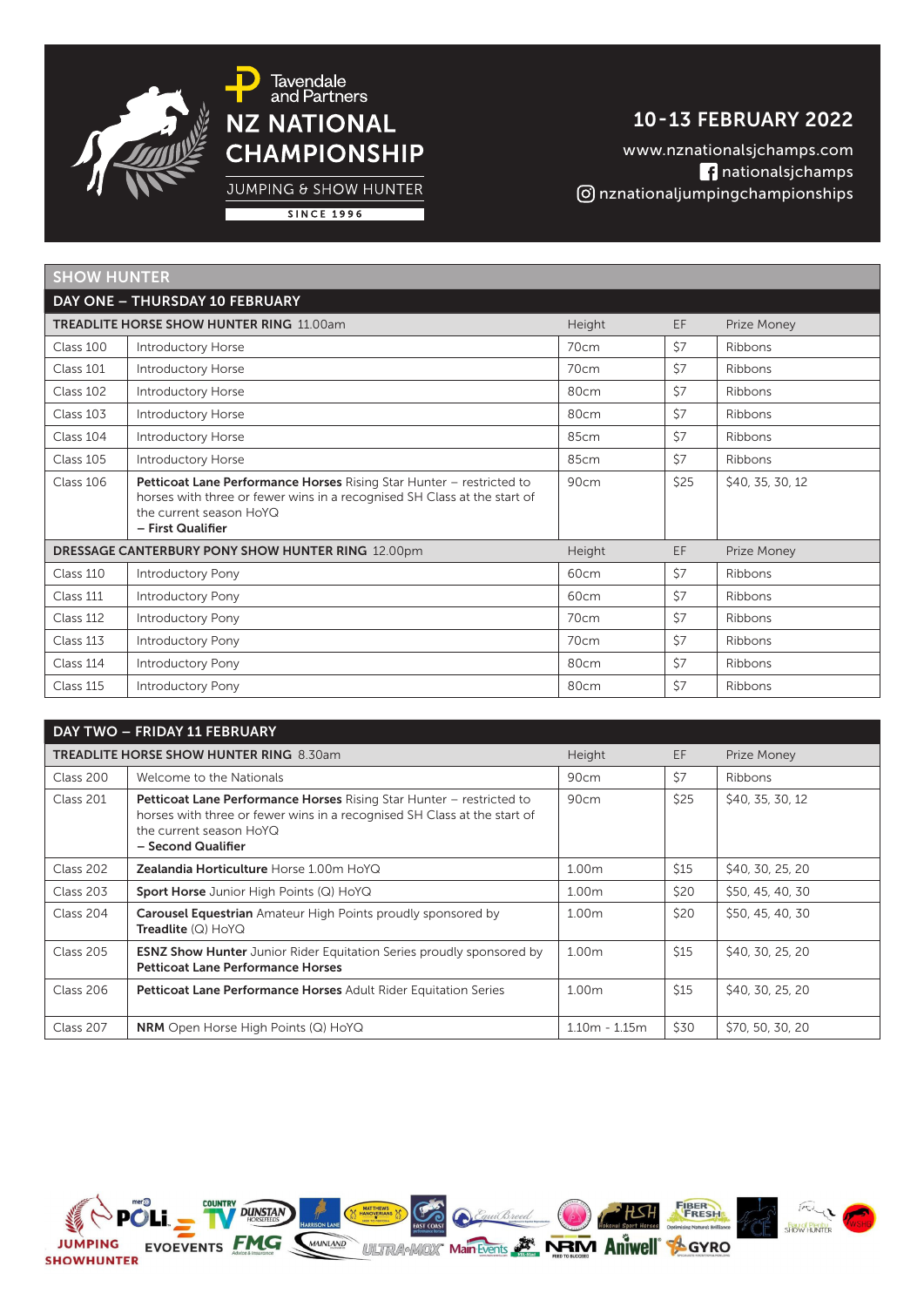

10 - 13 FEBRUARY 2022

www.nznationalsjchamps.com nationalsjchamps nznationaljumpingchampionships

**JUMPING & SHOW HUNTER** 

|--|

|           | <b>DRESSAGE CANTERBURY PONY SHOW HUNTER RING 8.30am</b>                                                                                                                        |      |      |              |
|-----------|--------------------------------------------------------------------------------------------------------------------------------------------------------------------------------|------|------|--------------|
| Class 210 | Welcome to the Nationals Category A Ponies (Intro)                                                                                                                             | 60cm | \$8  | Ribbons      |
| Class 211 | Josh Whittaker Equine Dental NZ Show Hunter Category A Pony under<br>Saddle                                                                                                    |      | \$6  | Ribbons      |
| Class 212 | <b>Carston Racing</b> Category A Rising Star - restricted to Category A ponies<br>with three or fewer wins in a recognised SH Class at the start of the<br>current season HoYQ | 60cm | \$10 | \$25, 20, 15 |
| Class 213 | Josh Whittaker Equine Dental NZ Category A HoYQ                                                                                                                                | 70cm | \$10 | \$25, 20, 15 |
| Class 214 | BOP & Waikato SH Groups 12 and under Equitation Series proudly<br>sponsored by Wilcox Perlas Potatoes - not eligible for class 223                                             | 70cm | \$15 | \$25, 20, 15 |
| Class 215 | Hokonui Sport Horses Category A High Points proudly sponsored by<br>Josh Whittaker Equine Dental NZ HoYQ                                                                       | 70cm | \$15 | \$30, 25, 20 |
| Class 216 | Welcome to the Nationals Category B Ponies (Intro)                                                                                                                             | 70cm | \$8  | Ribbons      |
| Class 217 | Equi-lise Show Hunter Category B Pony under Saddle                                                                                                                             |      | \$6  | Ribbons      |
| Class 218 | Carston Racing Category B Rising Star - restricted to Category B ponies<br>with three or fewer wins in a recognised SH Class at the start of the<br>current season HoYQ        | 70cm | \$10 | \$25, 20, 15 |
| Class 219 | Equi-lise Category B HoYQ                                                                                                                                                      | 80cm | \$10 | \$25, 20, 15 |
| Class 220 | Fiber Fresh Category B High Points proudly sponsored by Equi-lise<br>HoYQ                                                                                                      | 80cm | \$15 | \$30, 25, 20 |
| Class 221 | Welcome to the Nationals Category C Ponies (Intro)                                                                                                                             | 80cm | \$8  | Ribbons      |
| Class 222 | <b>Canter for Cancer</b> Show Hunter Category C Pony under Saddle                                                                                                              |      | \$6  | Ribbons      |
| Class 223 | <b>ESNZ Show Hunter</b> Pony Rider Equitation Series proudly sponsored by<br>Wilcox Perlas Potatoes - not eligible class 214                                                   | 80cm | \$10 | \$25, 20, 15 |
| Class 224 | Carston Racing Category C Rising Star - restricted to Category C ponies<br>with three or fewer wins in a recognised SH Class at the start of the<br>current season HoYQ        | 80cm | \$10 | \$25, 20, 15 |
| Class 225 | Canter for Cancer Category C HoYQ                                                                                                                                              | 90cm | \$10 | \$25, 20, 15 |
| Class 226 | Aniwell Category C High Points proudly sponsored by Canter for Cancer<br>HoYQ                                                                                                  | 90cm | \$15 | \$30, 25, 20 |

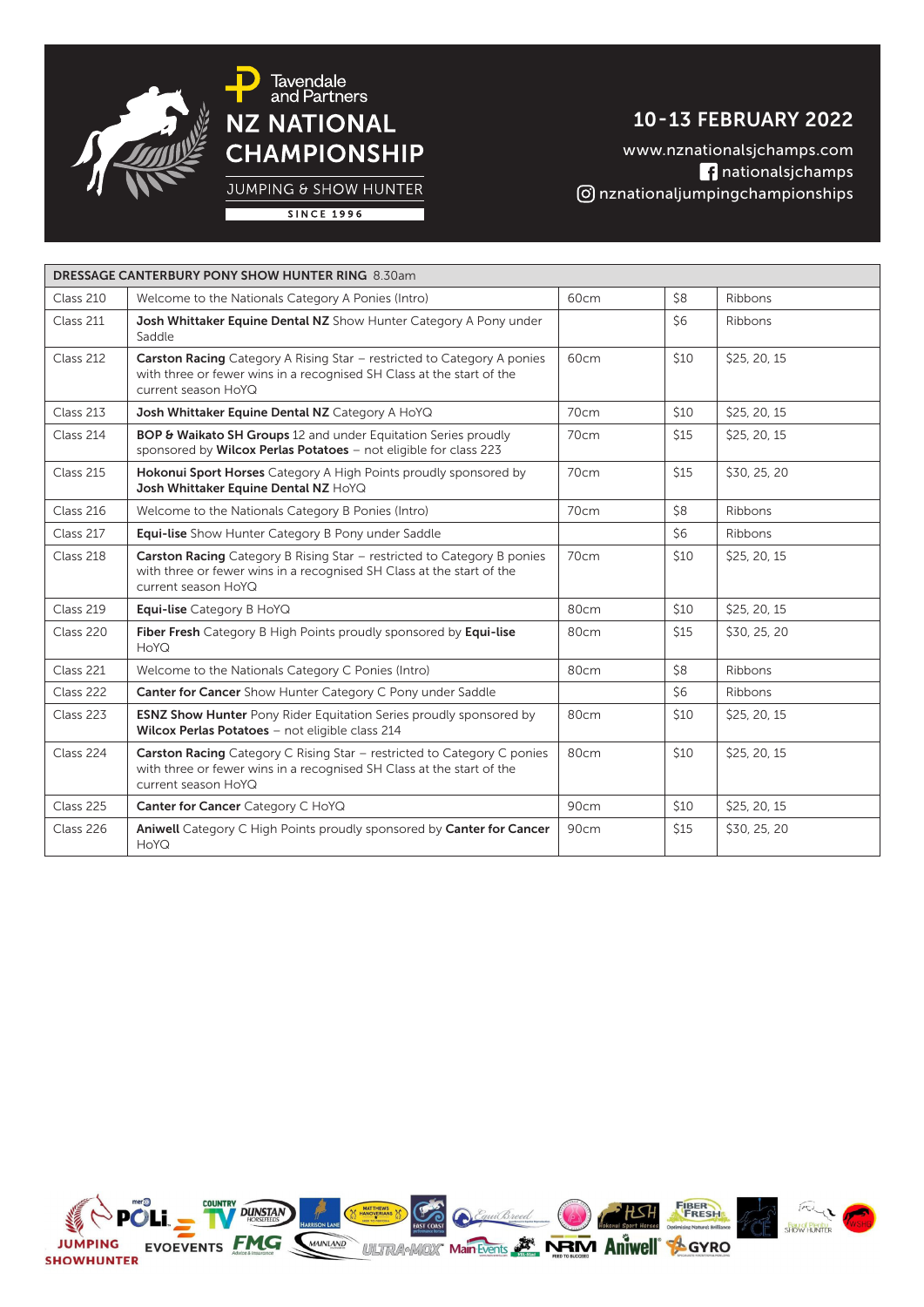

10 - 13 FEBRUARY 2022

www.nznationalsjchamps.com nationalsjchamps nznationaljumpingchampionships

JUMPING & SHOW HUNTER

**SINCE 1996** 

### DAY THREE – SATURDAY 12 FEBRUARY

| <b>TREADLITE HORSE SHOW HUNTER RING 8.30am</b> |                                                                                                                                                                                                                                                                                   |                   |             |                         |  |  |
|------------------------------------------------|-----------------------------------------------------------------------------------------------------------------------------------------------------------------------------------------------------------------------------------------------------------------------------------|-------------------|-------------|-------------------------|--|--|
| Class 230                                      | Petticoat Lane Performance Horses Rising Star Under Saddle<br>Championship – restricted to horses with three or fewer wins in a<br>recognised SH Class at the start of the current season                                                                                         |                   | \$8         | Ribbons                 |  |  |
| Class 231                                      | Welcome to the Nationals Day 2 (Intro)                                                                                                                                                                                                                                            | 90cm              | \$8         | Ribbons                 |  |  |
| Class 232                                      | Petticoat Lane Performance Horses Rising Star Hunter Championship -<br>restricted to horses with three or fewer wins in a recognised SH Class at<br>the start of the current season HoYQ<br>Championship Class – Riders must have qualified for this on Thursday<br>and/or Friday | 90cm              |             | $Ruq + $40, 35, 30, 12$ |  |  |
| Class 233                                      | Lone Goat Open Horse Under Saddle Championship                                                                                                                                                                                                                                    |                   | \$8         | Ribbons                 |  |  |
| Class 234                                      | <b>Zealandia Horticulture Horse 1.00m HoYQ</b>                                                                                                                                                                                                                                    | 1.00m             | \$15        | \$40, 30, 25, 20        |  |  |
| Class 235                                      | <b>Hilton Press</b> Handy Hunter Horse Championship                                                                                                                                                                                                                               | 1.00 <sub>m</sub> | \$15        | \$40, 30, 25, 20        |  |  |
| Class 236                                      | <b>Sport Horse</b> Junior Show Hunter Non-series HoYQ                                                                                                                                                                                                                             | 1.00m             | \$20        | \$50, 45, 40, 30        |  |  |
| Class 237                                      | <b>Treadlite</b> Amateur Show Hunter Non-series HoYQ                                                                                                                                                                                                                              | 1.00m             | \$20        | \$50, 45, 40, 30        |  |  |
| Class 238                                      | Petticoat Lane Performance Horses Equitation Championship, Juniors<br>and Adults (non-series) with callback                                                                                                                                                                       | 1.00m             | <b>\$15</b> | \$40, 30, 25, 20        |  |  |
| Class 239                                      | Lone Goat Horse HoYQ                                                                                                                                                                                                                                                              | $1.10 - 1.15m$    | \$30        | \$70, 50, 30, 20        |  |  |

| <b>DRESSAGE CANTERBURY PONY SHOW HUNTER RING 8.30am</b> |                                                                                                                                                                                                                                             |                  |             |                  |  |  |  |
|---------------------------------------------------------|---------------------------------------------------------------------------------------------------------------------------------------------------------------------------------------------------------------------------------------------|------------------|-------------|------------------|--|--|--|
| Class 240                                               | Welcome to the Nationals Day 2 Category A Ponies (Intro)                                                                                                                                                                                    | 60cm             | \$8         | Ribbons          |  |  |  |
| Class 241                                               | Wilcox Perlas Potatoes Children's Equitation Championship 10 years and<br>under (with callback)                                                                                                                                             | 60cm             | \$10        | \$25, 20, 15     |  |  |  |
| Class 242                                               | <b>Carston Racing NZ National Pony Rising Star Championship - restricted</b><br>to Category A ponies with three or fewer wins in a recognised SH Class<br>at the start of the current season HoYQ<br>- Winner to go forward to championship | 60 <sub>cm</sub> | \$15        | \$40, 30, 20, 15 |  |  |  |
| Class 243                                               | Josh Whittaker Equine Dental NZ Category A HoYQ                                                                                                                                                                                             | 70cm             | \$10        | \$25, 20, 15     |  |  |  |
| Class 244                                               | Hilton Press Handy Hunter Championship Category A HoYQ                                                                                                                                                                                      | 70 <sub>cm</sub> | \$10        | \$25, 20, 15     |  |  |  |
| Class 245                                               | Welcome to the Nationals Day 2 Category B Ponies (Intro)                                                                                                                                                                                    | 70cm             | \$8         | Ribbons          |  |  |  |
| Class 246                                               | Wilcox Perlas Potatoes Children's Equitation Championship 11 and 12<br>Years (with callback)                                                                                                                                                | 70cm             | \$10        | \$25, 20, 15     |  |  |  |
| Class 247                                               | <b>Carston Racing</b> NZ National Pony Rising Star Championship - restricted<br>to Category B ponies with three or fewer wins in a recognised SH Class<br>at the start of the current season HoYQ<br>- Winner to go forward to championship | 70cm             | <b>\$15</b> | \$40, 30, 20, 15 |  |  |  |
| Class 248                                               | <b>Equi-lise</b> Category B HoYQ                                                                                                                                                                                                            | 80cm             | \$10        | \$25, 20, 15     |  |  |  |
| Class 249                                               | Hilton Press Handy Hunter Championship Category B HoYQ                                                                                                                                                                                      | 80cm             | \$10        | \$25, 20, 15     |  |  |  |
| Class 250                                               | Welcome to the Nationals Day 2 Category C Ponies (Intro)                                                                                                                                                                                    | 80cm             | \$8         | Ribbons          |  |  |  |
| Class 251                                               | Wilcox Perlas Potatoes Children's Equitation Championship 13 years and<br>over (with callback)                                                                                                                                              | 80 <sub>cm</sub> | \$10        | \$25, 20, 15     |  |  |  |

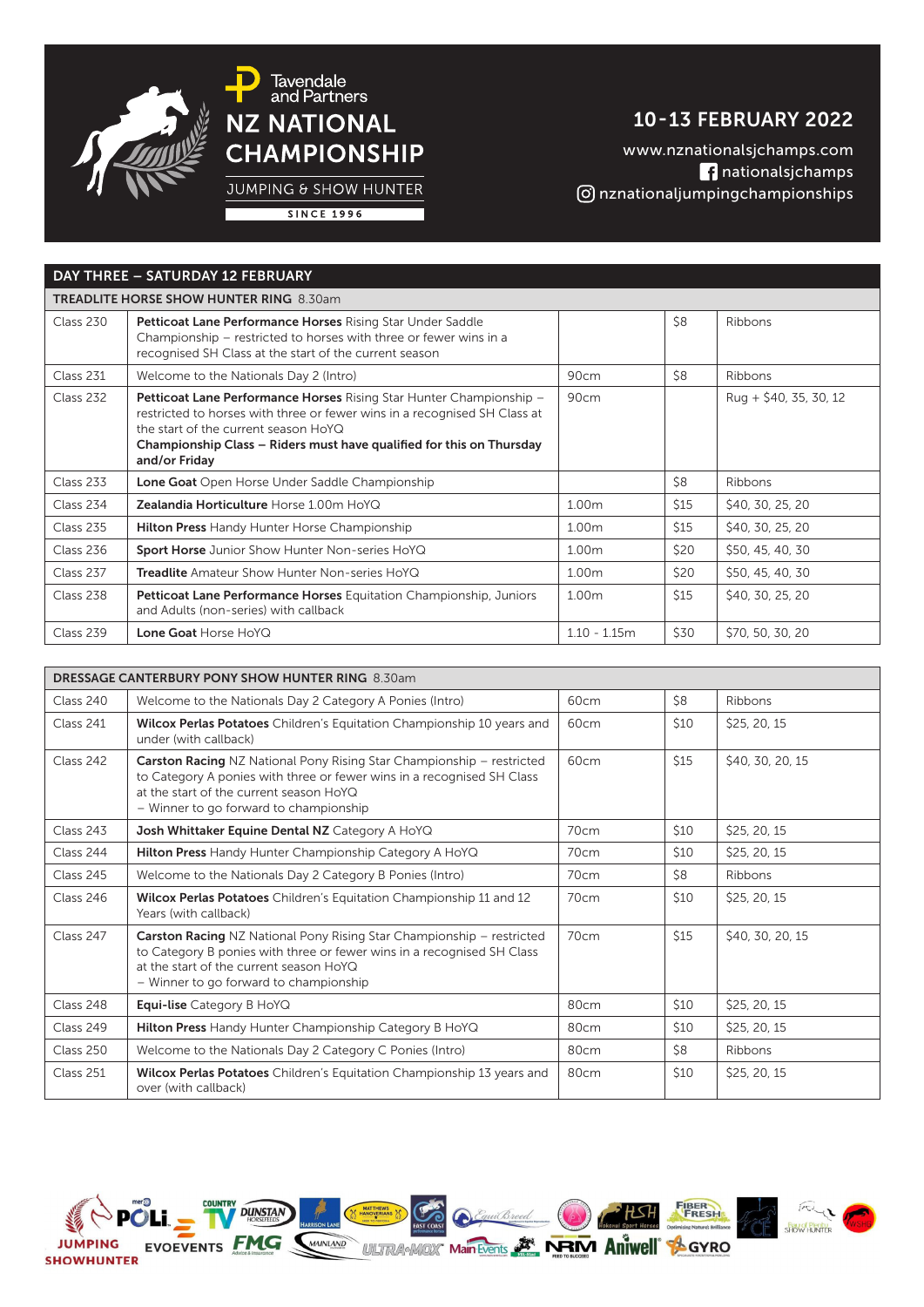

10 - 13 FEBRUARY 2022

www.nznationalsjchamps.com nationalsjchamps nznationaljumpingchampionships

JUMPING & SHOW HUNTER **SINCE 1996** 

| Class 252 | <b>Carston Racing NZ National Pony Rising Star Championship - restricted</b><br>to Category C ponies with three or fewer wins in a recognised SH Class<br>at the start of the current season HoYQ<br>- Winner to go forward to championship | 80cm | <b>\$15</b> | \$40, 30, 20, 15 |
|-----------|---------------------------------------------------------------------------------------------------------------------------------------------------------------------------------------------------------------------------------------------|------|-------------|------------------|
|           | <b>Carston Racing NZ National Pony Rising Star Championship - Judged</b><br>from the winners of class 246, 249 & 252<br>- Judged under saddle                                                                                               |      |             | Rug              |
| Class 253 | Canter for Cancer Category C HoYQ                                                                                                                                                                                                           | 90cm | \$10        | \$25, 20, 15     |
| Class 254 | <b>Hilton Press</b> Handy Hunter Championship Category C HoYQ                                                                                                                                                                               | 90cm | <b>\$10</b> | \$25, 20, 15     |

| DAY FOUR - SUNDAY 13 FEBRUARY - NATIONAL TITLE DAY      |                                                                                                   |                  |      |                                             |  |  |  |
|---------------------------------------------------------|---------------------------------------------------------------------------------------------------|------------------|------|---------------------------------------------|--|--|--|
| <b>TREADLITE HORSE SHOW HUNTER RING 8.30am</b>          |                                                                                                   |                  |      |                                             |  |  |  |
| Class 260                                               | Welcome to Finals Day - Horses                                                                    | 90cm             | \$8  | Ribbons                                     |  |  |  |
| Class 261                                               | Sport Horse NZ National Junior Title (with call-back) HoYQ                                        | 1.00m            | \$20 | Rug + \$150, 100, 80,<br>35, 25             |  |  |  |
| Class 262                                               | Treadlite NZ National Amateur Title (with call-back) HoYQ                                         | 1.00m            | \$20 | Rug + $$150, 100, 80$<br>35, 25             |  |  |  |
| Class 263                                               | <b>Lone Goat</b> NZ National Open Title (with call-back) HoYQ                                     | 1.15m            | \$30 | $Ruq + Garland + $200$ ,<br>150, 70, 30, 30 |  |  |  |
| <b>DRESSAGE CANTERBURY PONY SHOW HUNTER RING 8.30am</b> |                                                                                                   |                  |      |                                             |  |  |  |
| Class 270                                               | Welcome to Finals Day - Category A Ponies                                                         | 60 <sub>cm</sub> | \$8  | Ribbons                                     |  |  |  |
| Class 271                                               | <b>Josh Whittaker Equine Dental NZ NZ National Category A Pony Title</b><br>(with call-back) HoYQ | 70 <sub>cm</sub> | \$20 | Rug + \$60, 45, 35, 25, 20                  |  |  |  |
| Class 272                                               | Welcome to Finals Day - Category B Ponies Intro                                                   | 70cm             | \$8  | Ribbons                                     |  |  |  |
| Class 273                                               | <b>Equi-lise</b> NZ National Category B Pony Title (with call-back) HoYQ                          | 80cm             | \$20 | Rug + \$60, 45, 35, 25, 20                  |  |  |  |
| Class 274                                               | Welcome to Finals Day Category C Ponies Intro                                                     | 80cm             | \$8  | Ribbons                                     |  |  |  |
| Class 275                                               | <b>Canter for Cancer NZ National Category C Pony Title (with call-back)</b><br>HoYQ               | 90cm             | \$20 | Rug + \$60, 45, 35, 25, 20                  |  |  |  |